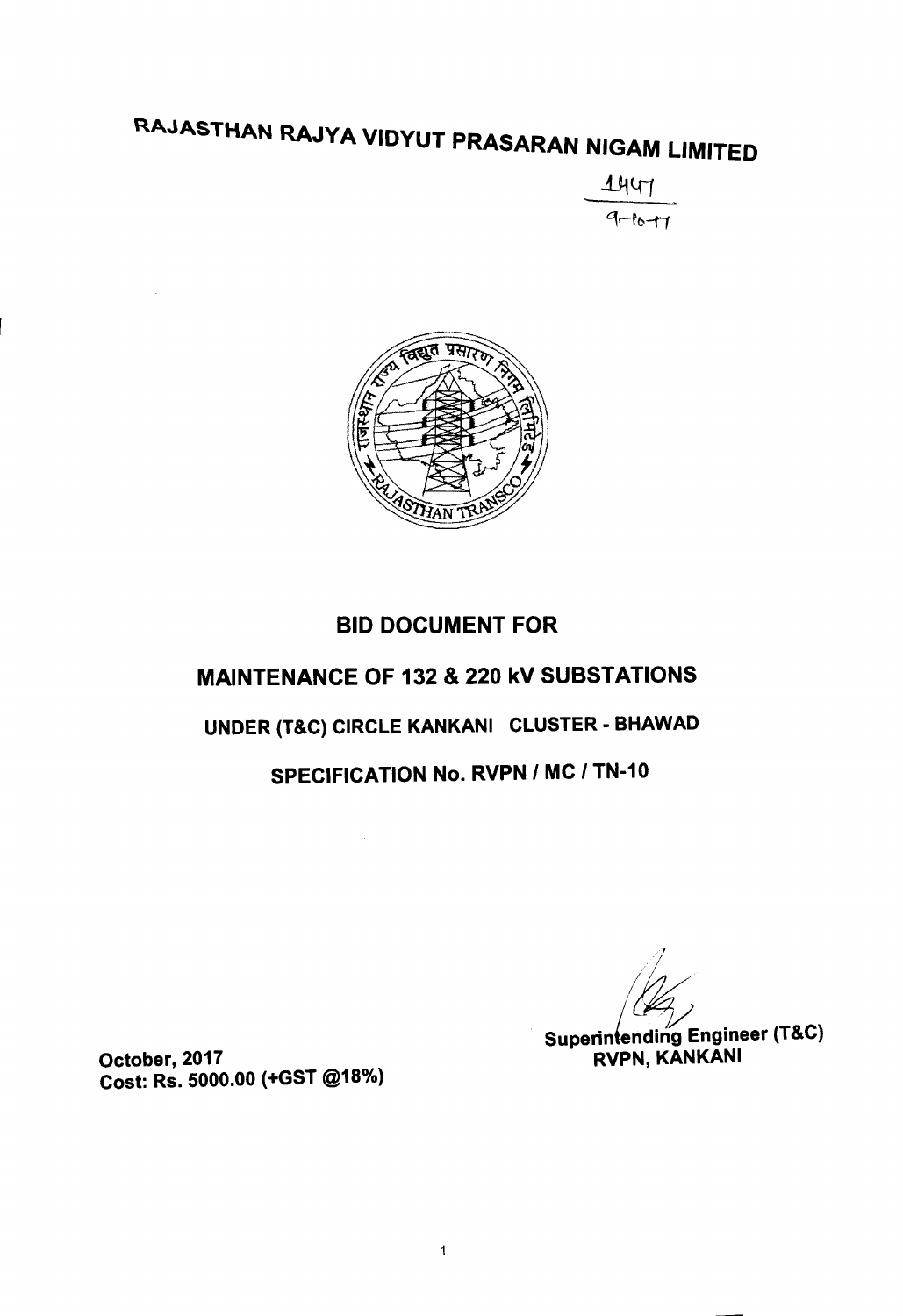### BID INFORMATION COVER SHEET

## RAJASTHAN RAJYA VIDYUT PRASARAN NIGAM LIMITED

(AN ISO 9001:2008 CERTIFIED COMPANY) Corporate Identity Number (CIN) : L40109RJ2000SGC016485 REGD. OFFICE VIDYUT BHAWAN, JANPATH, JYOTI NAGAR, JAIPUR-302005 OFFICE OF THE SUPERINTENDING ENGINEER (T&C) RVPN, KANKANI

Telephone Nos.:- 0291-2741546

Email Address: se.tnc.kankani@rvpn.co.in BIDS ARE INVITED IN E-BID SYSTEM UNDER SPECIFICATION NO. RVPN *I* MC *I* TN-10 FOR MAINTENANCE OF EHV SUBSTATIONS UNDER (T&C) CIRCLE KANKANI CLUSTER- BHAWAD BIDS ARE TO BE SUBMITTED ONLINE IN ELECTRONIC FORMAT ON WEBSITE http://eproc. rajasthan.gov.in

| <b>Cost of Bid documents</b>  | Rs.5000/- (Rupees five thousand only) plus GST @18%                                                                                                                                                                            |
|-------------------------------|--------------------------------------------------------------------------------------------------------------------------------------------------------------------------------------------------------------------------------|
| <b>Processing Eae of RISL</b> | <b>I.Rs. (000.00 (Rupees One thousand only)</b>                                                                                                                                                                                |
| Validity                      | 120 days after the date of Opening of Techno-<br><b>Commercial Bids</b>                                                                                                                                                        |
| <b>Bid Security</b>           | Amount of Bid Security, Rs.3, 13, 168.00 (Rs. Three lakh<br>Thirteen thousand one hundred and sixty eight only) by<br>Demand Draft (DD) / Banker's Cheque in favour of<br>Accounts Officer (T&C), RVPN, KANKANI or in the form |
|                               | of Bank Guarantee in favour of Superintending Engineer<br><b>(T&amp;G), RVEN, KANKANI</b>                                                                                                                                      |
| <b>Bidding Procedure</b>      | <b>Single Stage Two Envelope Bidding Procedure</b>                                                                                                                                                                             |

NOTES:

1. The specification comprises of followings:-

2. The Bid Security deposit is essential; otherwise the bid will be ignored.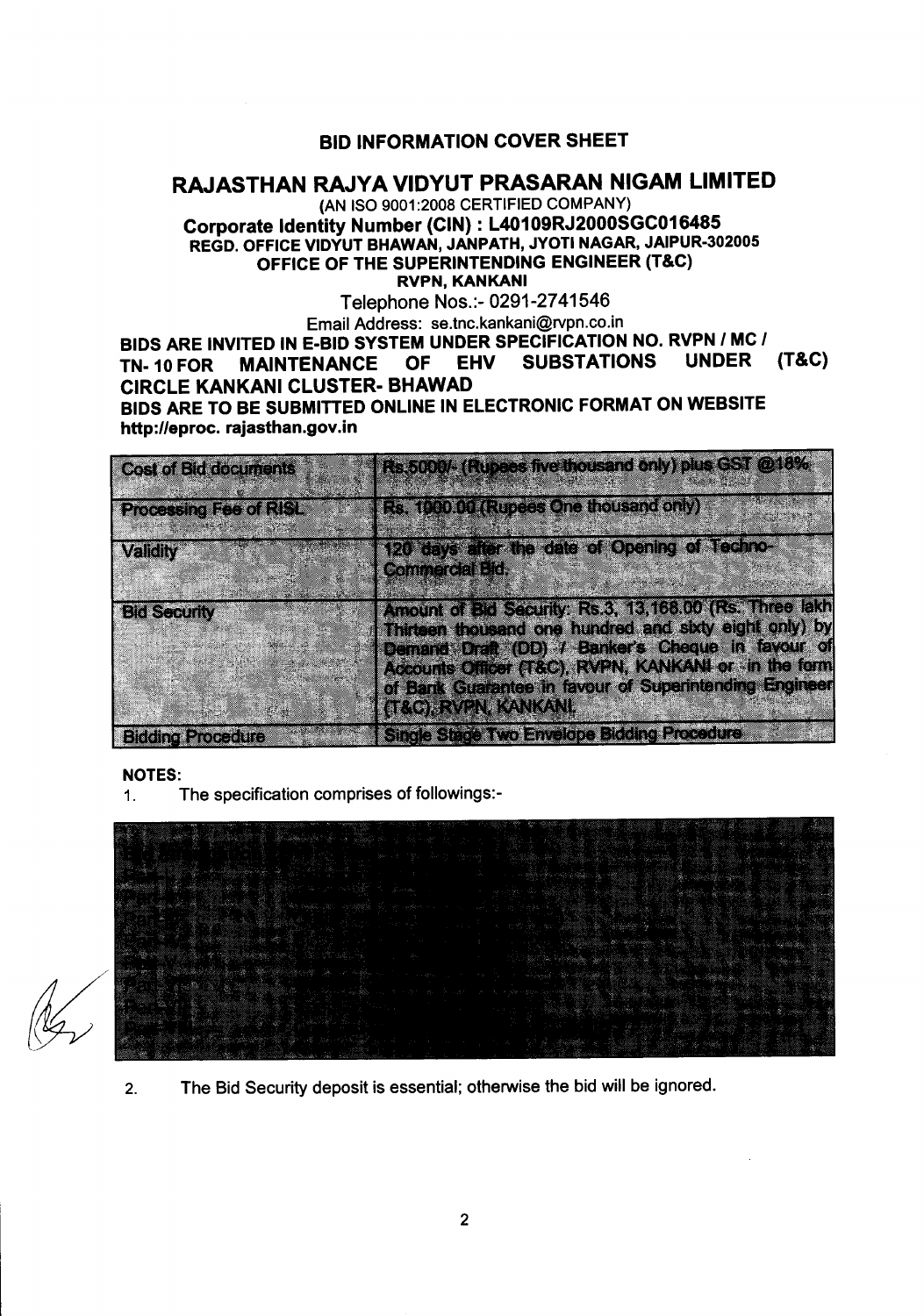### 3. IMPORTANT DATES:

| (i)   | Date of downloading of<br><b>Bid specification</b>                                  | 13/10/2017 from 10:00<br>Hrs.                                                                 | http://eproc.rajasthan.gov.in                                                                                            |
|-------|-------------------------------------------------------------------------------------|-----------------------------------------------------------------------------------------------|--------------------------------------------------------------------------------------------------------------------------|
| (ii)  | Deposit of Cost of Bid<br>Specification,<br>Processing Fee & Bid<br><b>Security</b> | 13/11/2017 up to 15:00<br>Hrs.                                                                | Superintending<br>Office<br>of<br>the<br>Engineer (T&C), Rajasthan<br>Rajya Vidyut Prasaran<br>Nigam<br>Limited, KANKANI |
| (iii) | Date of Pre-bid meeting                                                             | $25/10/2017$ at $3.0$ Pm                                                                      | Office of the Superintending<br>Engineer(T&C), Rajasthan<br>Rajya<br>Limited,<br>Vidyut Prasaran Nigam<br><b>KANKANI</b> |
| (iv)  | Start date & time of<br>submission of electronic<br>bid                             | 13/10/2017 from 10:00<br>Hrs.                                                                 | http://eproc.rajasthan.gov.in                                                                                            |
| (v)   | Last date & time of<br>submission of electronic<br>bid                              | 14/11/2017 up to 18:00<br>Hrs.                                                                | http://eproc.rajasthan.gov.in                                                                                            |
| (vi)  | <b>Opening of Techno-</b><br><b>Commercial Bid</b>                                  | 15/11/2017 at 11:00 Hrs.                                                                      | http://eproc.rajasthan.gov.in                                                                                            |
| (vii) | <b>Opening of Price Bid</b>                                                         | To be intimated<br>separately to the<br>qualified bidders<br>through e-<br>procurement portal | http://eproc.rajasthan.gov.in                                                                                            |

- 4. The bidders are requested to submit their bids prior to deadline for submission to avoid Non-submission of their bids up to prescribed date & time due to nonavailability *I* hanging of website at last moments or any reason whatsoever. The last date of submission of bids will not be extended on such accounts.
- 5. Furnishing of Bid Security as per Clause No.11 of ITB of this specification & proof for deposit of Bid Security, e-Bid processing fees & cost of Bid Document before technocommercial bid opening is essential otherwise the techno-commercial bid in electronic form (Cover- II) will not be opened.
- 6. (i) The bidder will have to deposit prescribed cost of Bid Document by DD *1* Banker's Cheque payable in favour of the Accounts Officer (T&C), RVPN, KANKANI up to stipulated date & time in the office of the Superintending Engineer (T&C), RVPN, KANKANI and obtains a receipt thereof and they shall up load the receipt along with their online bid.

(ii) The bidder will have to deposit bid security i. e Rs. *3,13,1681-* only by DD *I* Banker's Cheque payable in favour of Accounts Officer (T&C), RVPN, KANKANI payable at JODHPUR or in the form of bank guarantee in favour of Superintending Engineer (T&C), RVPN, KANKANI prior to stipulated date & time in the office of the Superintending Engineer (T&C), RVPN, KANKANI and obtain a receipt thereof and they shall up load the receipt along with their online bid.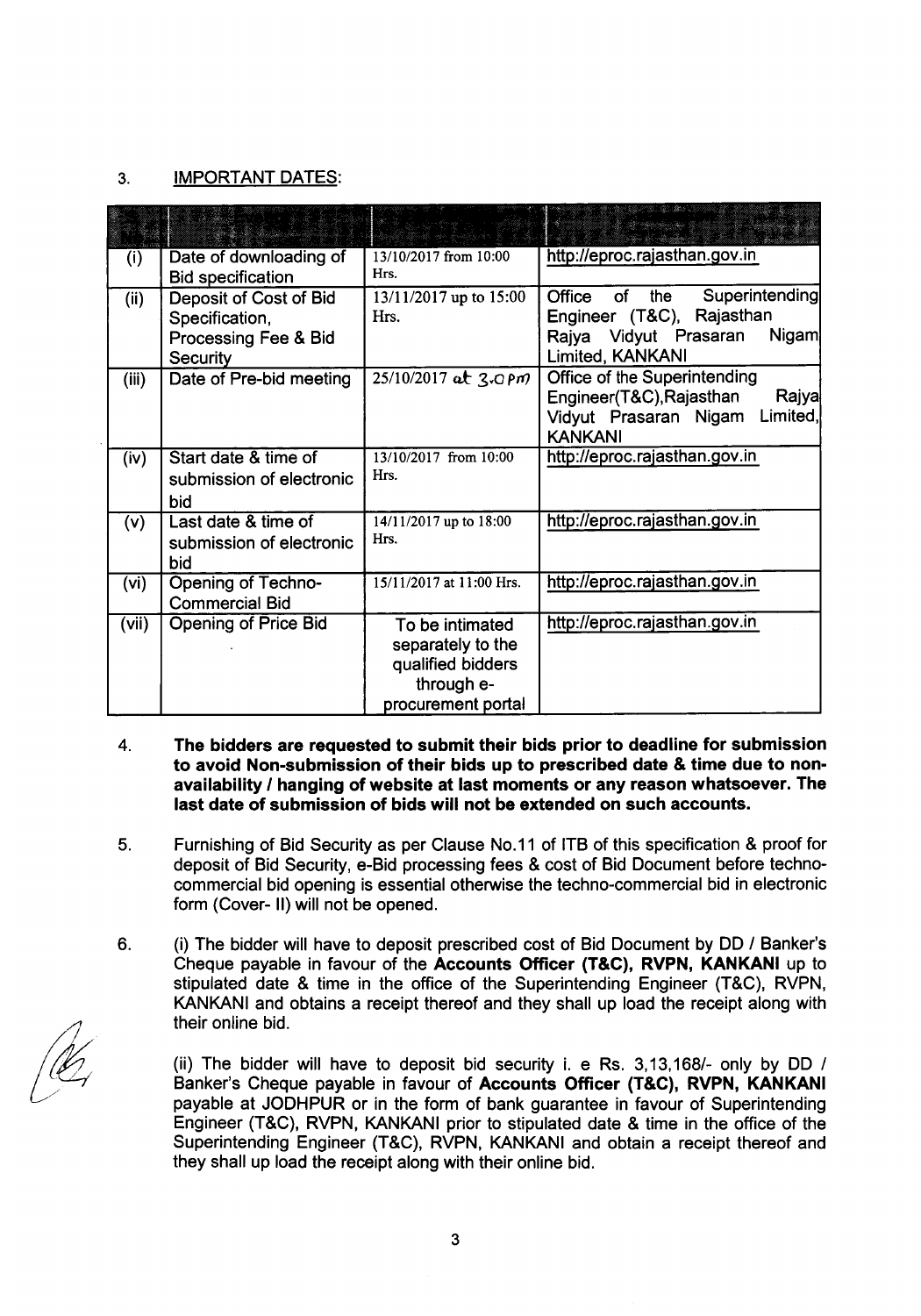(iii) The bidder will have to deposit prescribed Processing Fee for RajCOMP Info Systems Ltd. by DD *I* Banker's Cheque in favour of Managing Director, RISL, payable at Jaipur up to stipulated date & time in the office of the Superintending Engineer (T&C), RVPN, KANKANI and obtain an acknowledgement thereof and they shall up load the acknowledgement along with their online bid.

- 7. The bidder shall ensure that his bid is submitted *I* furnished strictly in the manner detailed in the Bid Documents.
- 8. The bidders should provide complete information at the time of submission of bid. However, if the bidders are asked to furnish some clarification *I* confirmation *I* documents, the bidders are required to furnish the same within specified time failing which; the case shall be finalised *I* decided on the basis of available information. The responsibility of their bid being ignored on account of delay in furnishing of desired information *I* documents shall be of the bidder.
- 9. All Bid Documents shall essentially be signed digitally and submitted on http://eproc.rajasthan.gov.in in time as per checklist provided with the Bid Document. The checklist along with relevant page nos. shall also be submitted with the bid.
- 10. The Bid Document can be downloaded from web site http://eproc.rajasthan.gov.in. Details of this bid notification can also be seen in NIT exhibited on website www.rvpn.co.in , http://energy.rajasthan.gov.in/rvpnl and www.rajenergy.com. Bids are to be submitted online in electronic format only on website http://eproc.rajasthan.gov.in.
- 11. The bidders who are interested in bidding can download Bid Documents from http://eproc.rajasthan.gov.in up to the stipulated date & time.
- 12. Bidders who wish to participate in this bid enquiry will have to register on http://eproc.rajasthan.gov.in (bidders registered on eproc.rajasthan.gov.in before 30.09.2011 needs to be registered again). To participate in online bids, bidders will have to procure Digital Signature Certificate (Type  $-$  II or Type  $-$  III) as per Information Technology Act, 2000 using which they can sign their electronic bids. Bidders can procure the same from any CCA approved certifying agency i.e. TCS, Safecrypt, Ncode, etc. or they may contact e-Procurement Cell, Department of IT & C, Government of Rajasthan on the following address for further assistance.

Contact No.: 0141 - 4022688 (Help desk 10.00AM to 6.00 PM on all working days) The 24 x 7 Help Desk Number 0120-4200462 e-proc Toll Free No. 18002337315 email id. : eproc@rajasthan.gov.in Address : e-Procurement Cell, RISL, Yojana Bhawan, Tilak Marg, C-Scheme, Jaipur Bidders who already have a valid Digital Certificate need not procure a new Digital Certificate.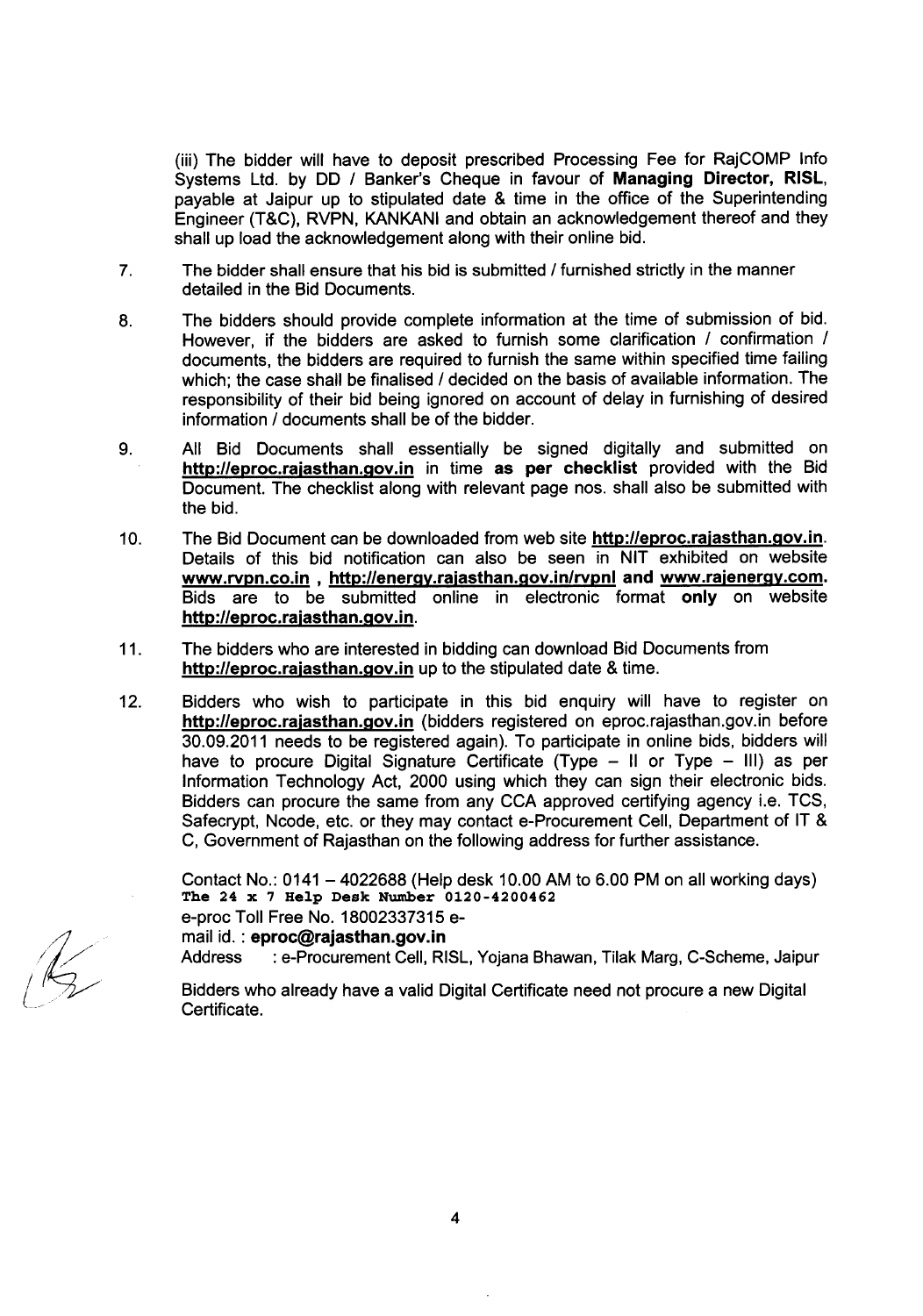#### **CHECK LIST**

(List of required Schedules *I* documents to be submitted online duly signed digitally by Authorized Signatory)

| 1)             |                  | COVER - I: Details of fee / certificates for Bid Security, Bid processing fee |  |
|----------------|------------------|-------------------------------------------------------------------------------|--|
|                |                  | and Cost of Bid documents (.pdf)                                              |  |
|                |                  | depositing<br>Bid<br>Security<br>Proof<br>of                                  |  |
|                |                  | (Demand Draft (DD) / Banker's Cheque) /                                       |  |
| 1.             | Attachement-1    | <b>Bank Guarantee</b>                                                         |  |
|                |                  | Proof of depositing DD / Banker's Cheque                                      |  |
|                |                  | towards e-Bid processing fee.                                                 |  |
|                |                  | Proof of depositing cost of Bid Documents                                     |  |
|                |                  | (DD / Banker's Cheque).                                                       |  |
| 2)             |                  | COVER - II : Techno- Commercial Bid (.pdf)                                    |  |
| 1.             | Attachment - 2   | Power of Attorney (If required)                                               |  |
| 2.             | Attachment - 3   | <b>Bidder's Eligibility and Qualification</b>                                 |  |
|                |                  | Requirement along with Memorandum of                                          |  |
|                |                  | Association & Article of Association and                                      |  |
|                |                  | Annual report of last five financial years                                    |  |
|                |                  | Deviations (Schedule - H)                                                     |  |
|                |                  | Declaration form as per RTPP Rules                                            |  |
|                |                  | 2013.(Schedule-I)                                                             |  |
|                |                  | Performance Certificate in respect of                                         |  |
|                |                  | maintenance of S/S in Schedule-G                                              |  |
|                |                  | Other information required to be submitted                                    |  |
|                |                  | in various Schedules as mentioned at                                          |  |
|                |                  | Clause 13.2 of ITB.                                                           |  |
| 3)             |                  | COVER - III : Financial / Price Bid / BOQ (.xls) and Bid Form pdf             |  |
| 1              | <b>Bid Form</b>  | For Price Bid (Schedule-K)                                                    |  |
| $\overline{2}$ | <b>Price Bid</b> | Schedule - L                                                                  |  |

1. Please indicate Page no. of related document *I* proof submitted to evaluate the bid.

- 2. All documents should be submitted online in PDF format only except BOQ.<br>3. All the required information shall be furnished strictly in prescribed Schedu
- 3. All the required information shall be furnished strictly in prescribed Schedules *I* formats only. Any information other than the prescribed schedules *I* formats shall not be entertained. The bid shall be evaluated on the basis of information furnished in the prescribed Schedules *I* Formats.
- 4. Each documents to be uploaded on or before due date shall be signed and stamped on each page by the authorized person of company.
- 5. The Owner may advise any bidder to furnish the documents in original or copy duly attested by Notary as the case may be for verification, in physical form on short notice of three days.

 $\mathcal{R}_{\text{V}}$  ,  $\mathcal{L}_{\text{V}}$  ,  $\mathcal{L}_{\text{V}}$  ,  $\mathcal{L}_{\text{V}}$  ,  $\mathcal{L}_{\text{V}}$  ,  $\mathcal{L}_{\text{V}}$ 

 $^{\circ}$ ाः $R$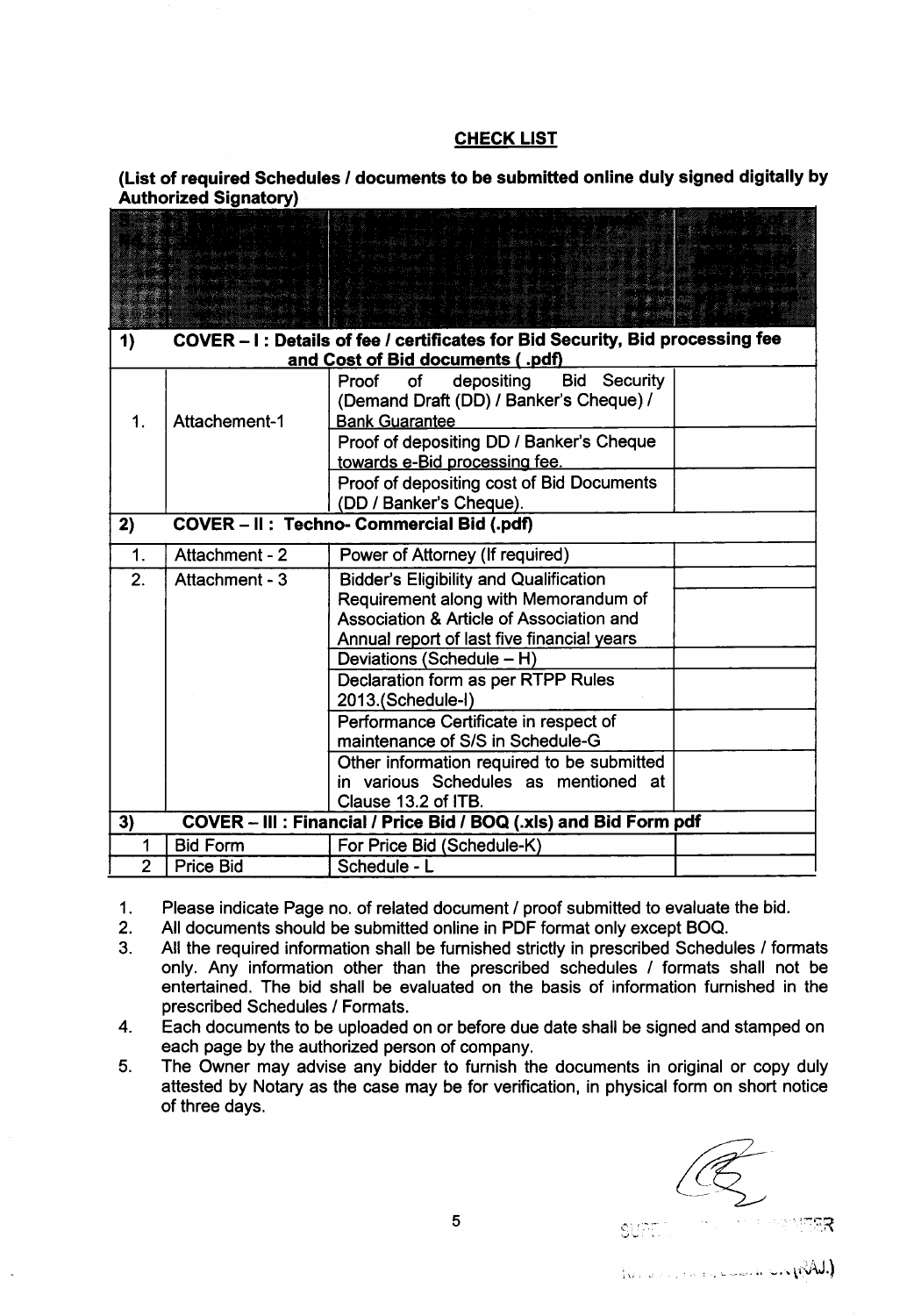## OFFICE OF THE SUPERINTENDING ENGINEER(T&C) KANKANI, NPH, JODHPUR-342003.

### COST ESTIMATE FOR MAINTENANCE CLUSTER (HQ 220 KV GSS BHAWAD) OF 220 KV AND 132 KV GSS UNDER SE (T&C) KANKANI (BASE RATE AS PER BSR - 2017)

| <u>Sr. No.</u>                            | <b>Name of GSS</b>           | <b>Cost Estimate for One</b><br><u>year</u> | <b>Cost Estimate for Three year</b> |  |
|-------------------------------------------|------------------------------|---------------------------------------------|-------------------------------------|--|
|                                           |                              |                                             |                                     |  |
| 1                                         | <b>220 KV GSS BHAWAD</b>     | 1068671                                     | 3206013                             |  |
| $\overline{2}$                            | <b>220 KV GSS BILARA</b>     | 1096959                                     | 3290877                             |  |
| 3                                         | <b>220 KV GSS BHOPALGARH</b> | 902903                                      | 2708709                             |  |
| 4                                         | <b>132 KV GSS BHOPALGARH</b> | 382805                                      | 1148415                             |  |
| 5                                         | <b>132 KV GSS MATHANIA</b>   | 441936                                      | 1325808                             |  |
| <b>TOTAL</b>                              |                              | 3893274                                     | 11679822                            |  |
|                                           | <b>EXTRA MANPOWER</b>        | 80000                                       | 240000                              |  |
| <b>BREAKDOWN MAINTENANCE</b>              |                              | 50000                                       | 150000                              |  |
| <b>VEHICLE EXPENCES</b>                   |                              | 300000                                      | 900000                              |  |
| <b>CONSUMABLES</b>                        |                              | 100000                                      | 300000                              |  |
| <b>GRAND TOTAL</b>                        |                              | 4423274                                     | 13269822                            |  |
| GST @ 18% ON ABOVE                        |                              | 796189                                      | 2388568                             |  |
| <b>GRAND TOTAL INCLUDING GST</b>          |                              | 5219463                                     | 15658390                            |  |
|                                           | EMD @ 2% ON ABOVE            | 104389                                      | 313168                              |  |
| <b>TENDER FEES = RS 5000/- + GST@ 18%</b> |                              |                                             |                                     |  |

/2  $\sqrt{2}$ 

Santon<br>Marino  $\sqrt{2R}$ Will Communications